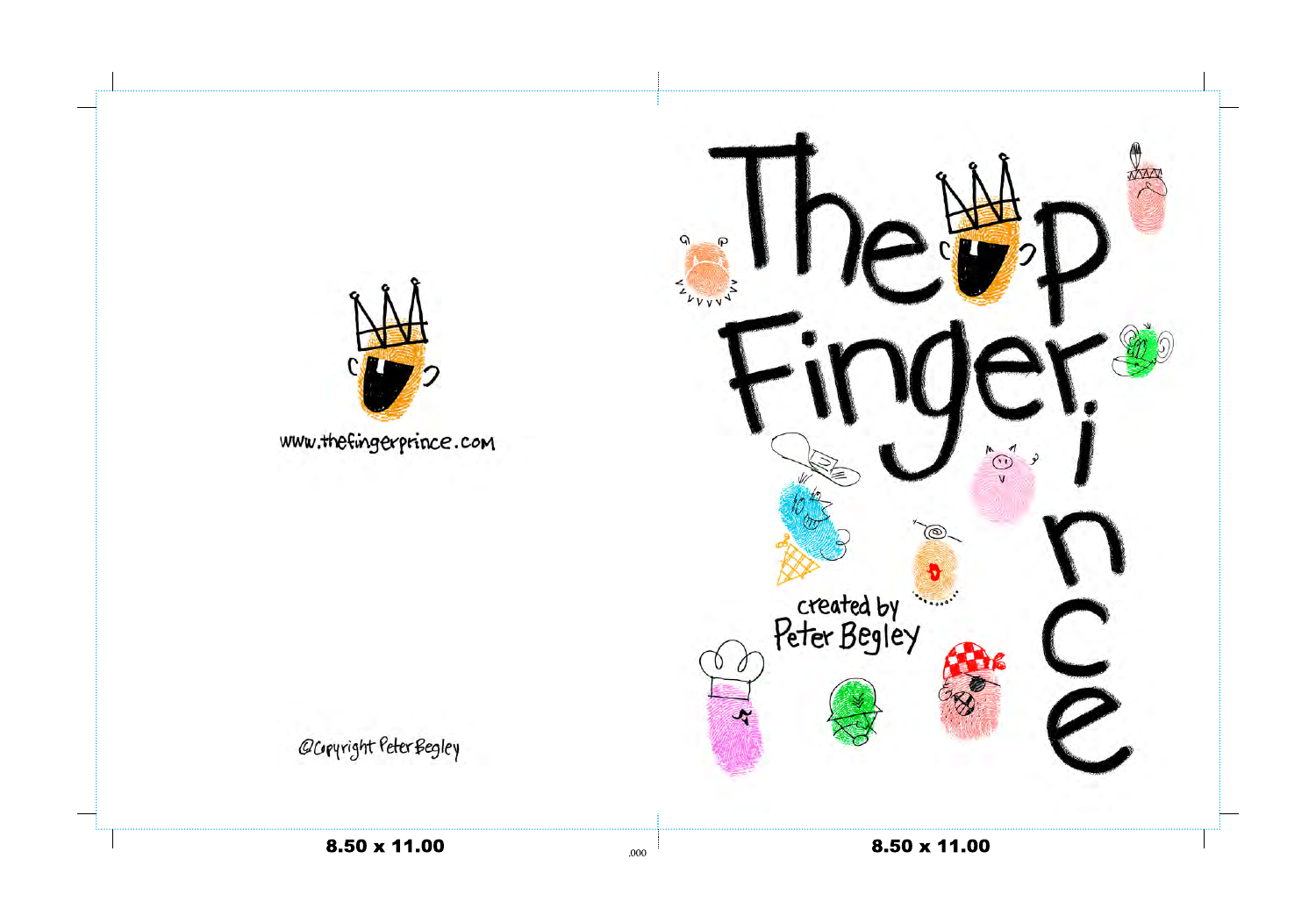This is a work of fiction. The events and characters described herein are imaginary and are not intended to refer to specific places or living persons. The opinions expressed in this manuscript are solely the opinions of the author and do not represent the opinions or thoughts of the publisher. The author has represented and warranted full ownership and/or legal right to publish all the materials in this book.

The Finger Prince All Rights Reserved. Copyright © 2009 Peter Begley V3.0

This book may not be reproduced, transmitted, or stored in whole or in part by any means, including graphic, electronic, or mechanical without the express written consent of the publisher except in the case of brief quotations embodied in critical articles and reviews.

ISBN: 978-0-615-26153-9

PRINTED IN THE UNITED STATES OF AMERICA



## created by<br>Peter Begley







Published by Finger Prince Inc.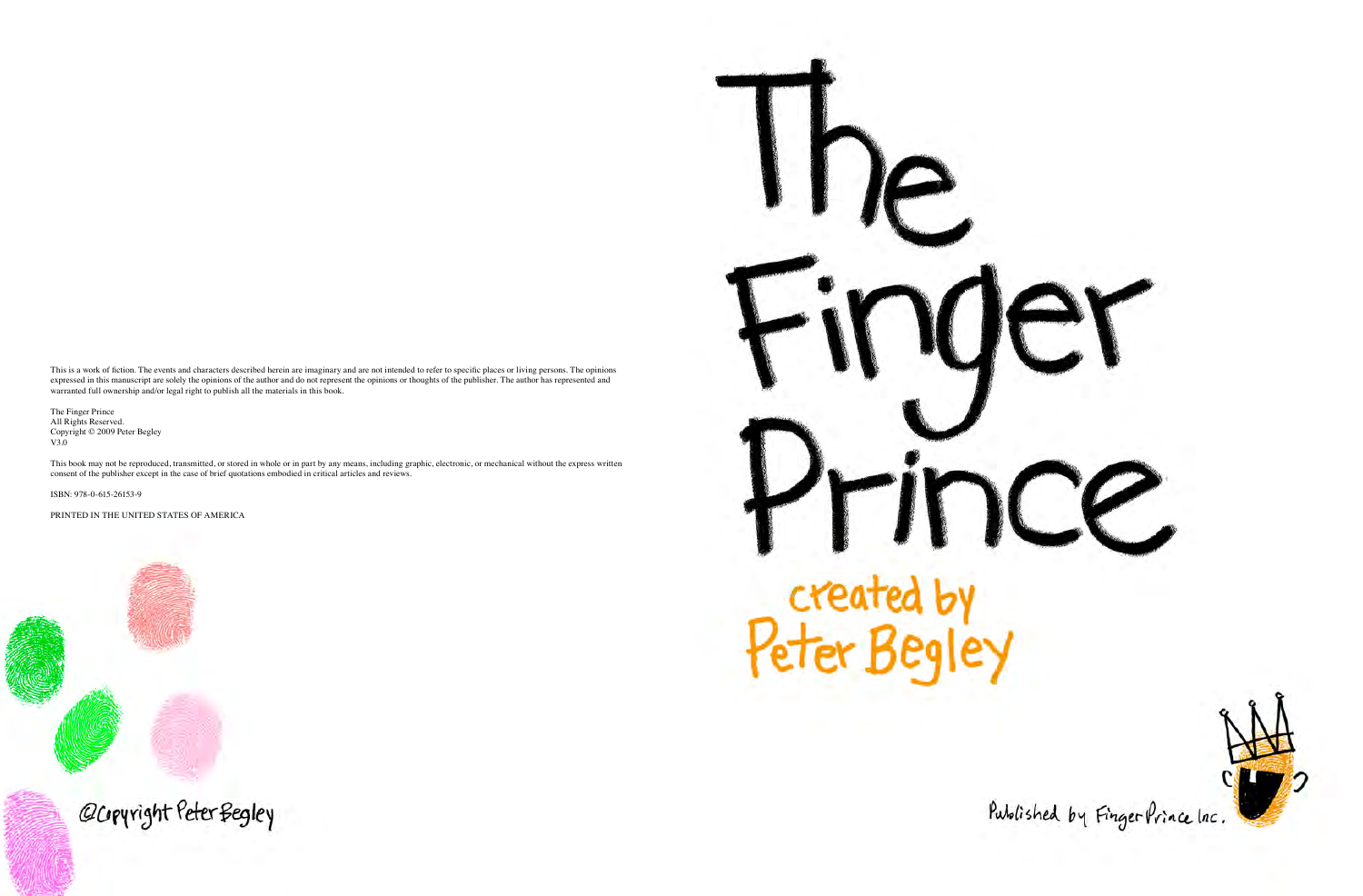In a tall, tall building in a tall, tall world, lived a small, small people in their own small world.



u

l

īΙ

π

 $\mathfrak{a}$ 

 $111$ 

 $\iota\iota\iota$ 

 $\tilde{u}_1$ 

 $\mathbf{1}$ 

 $\iota$ 

 $\mathfrak{t}$ 

 $\iota$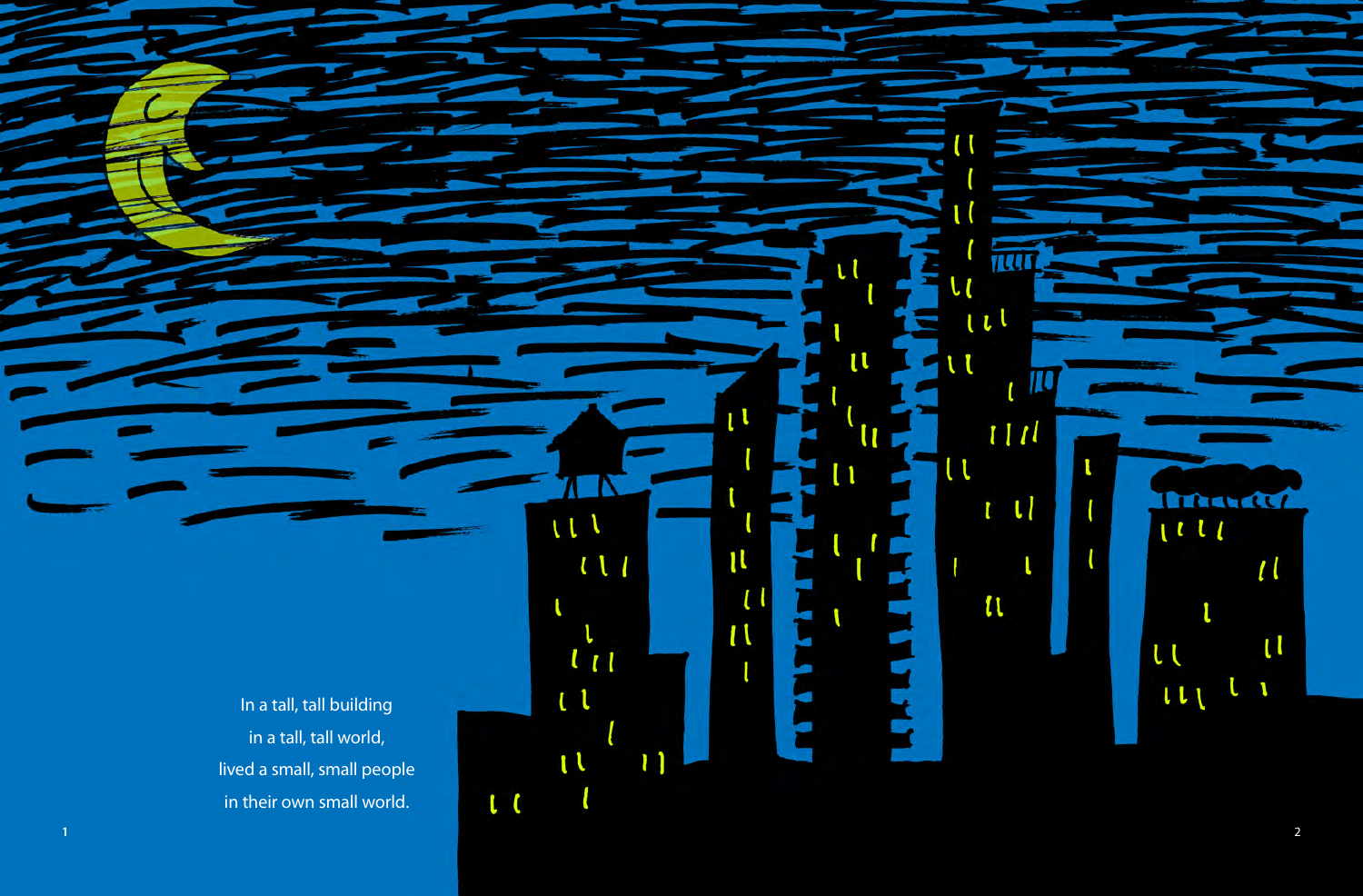

Made of mustard and catsup, jellies and jams, they lived on cups and saucers, pots and pans.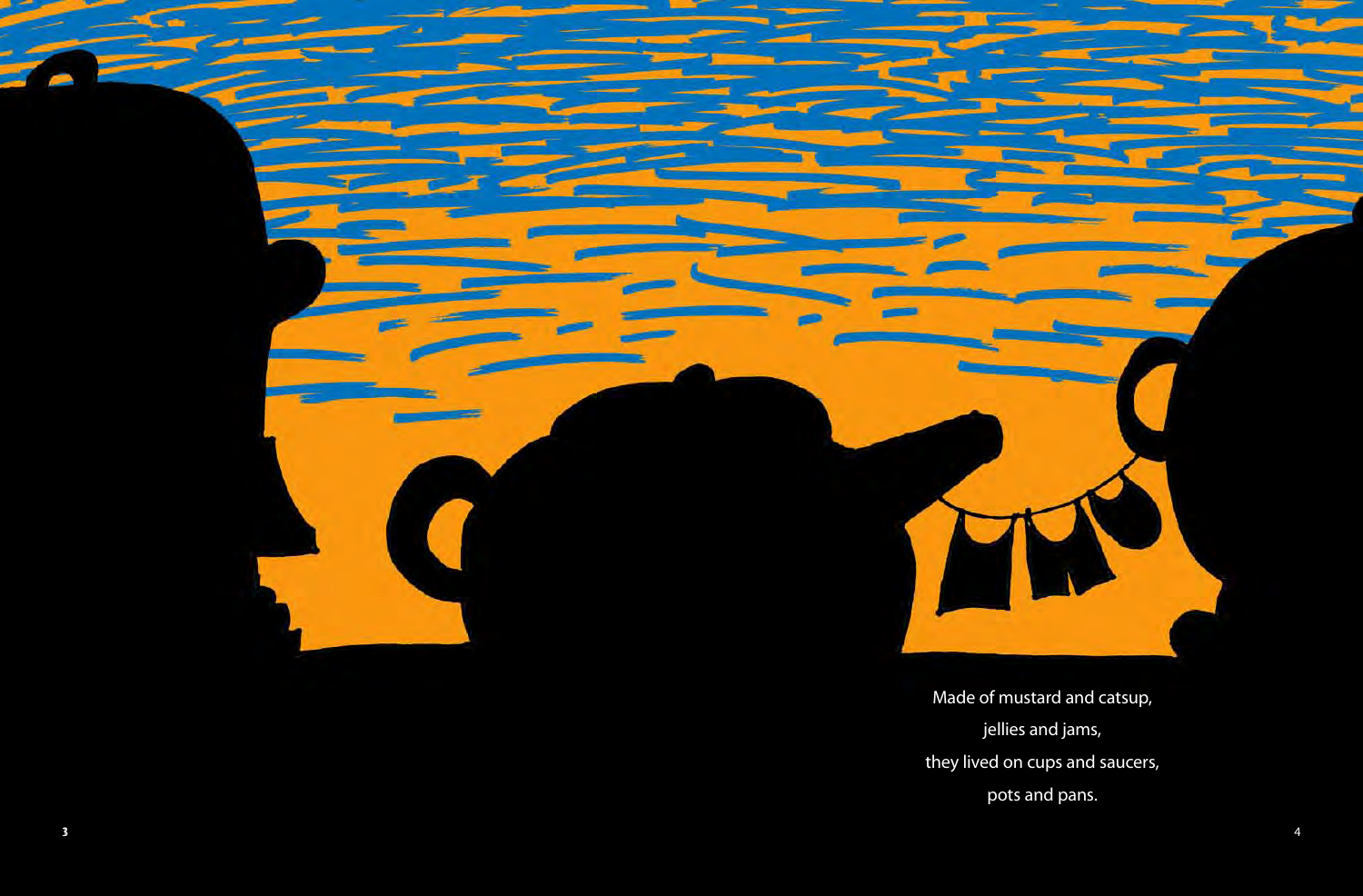$\left\{ \widehat{c}\right\}$ 

 $\Omega$ 

ሩ  $\overline{L}$ 

 $\mathbf{v}$ 

They were yucky and gucky as you can see. They were Fingerprints made by you and me. Every Fingerprint was truly free to be as yucky gucky as they could be.

C

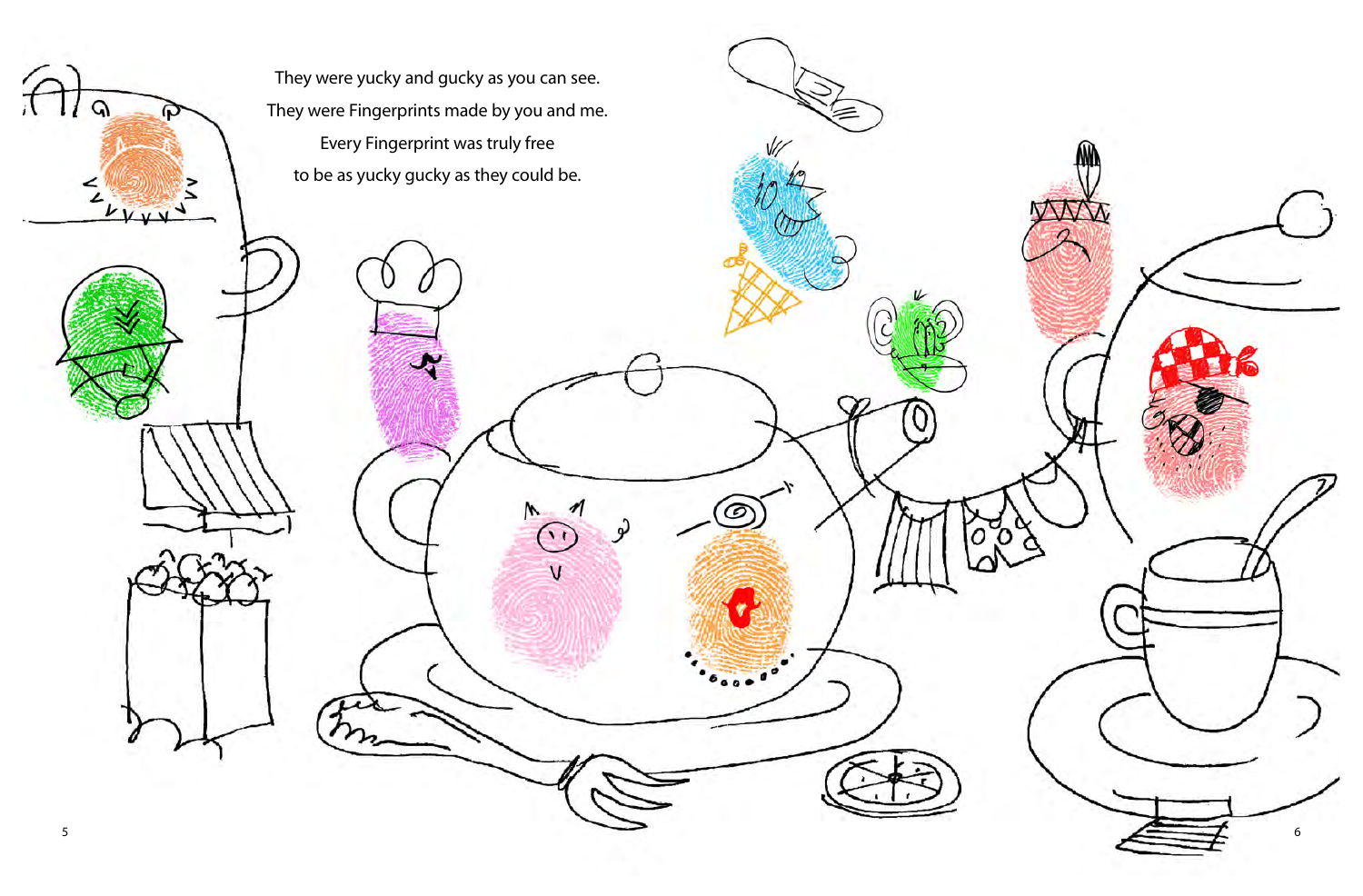"Howdy partner, I'm the Cotton Candy Cowboy. And, as y'all can see, I'm as yucky gucky as I can be.

I ride dirty dishes, greasy grills, pots and pans. I rope slippery spoons, butter knives n' garbage cans.



My cotton candy saddle holds me on real tight. I'll ride this bucking tea pot morning, noon and night."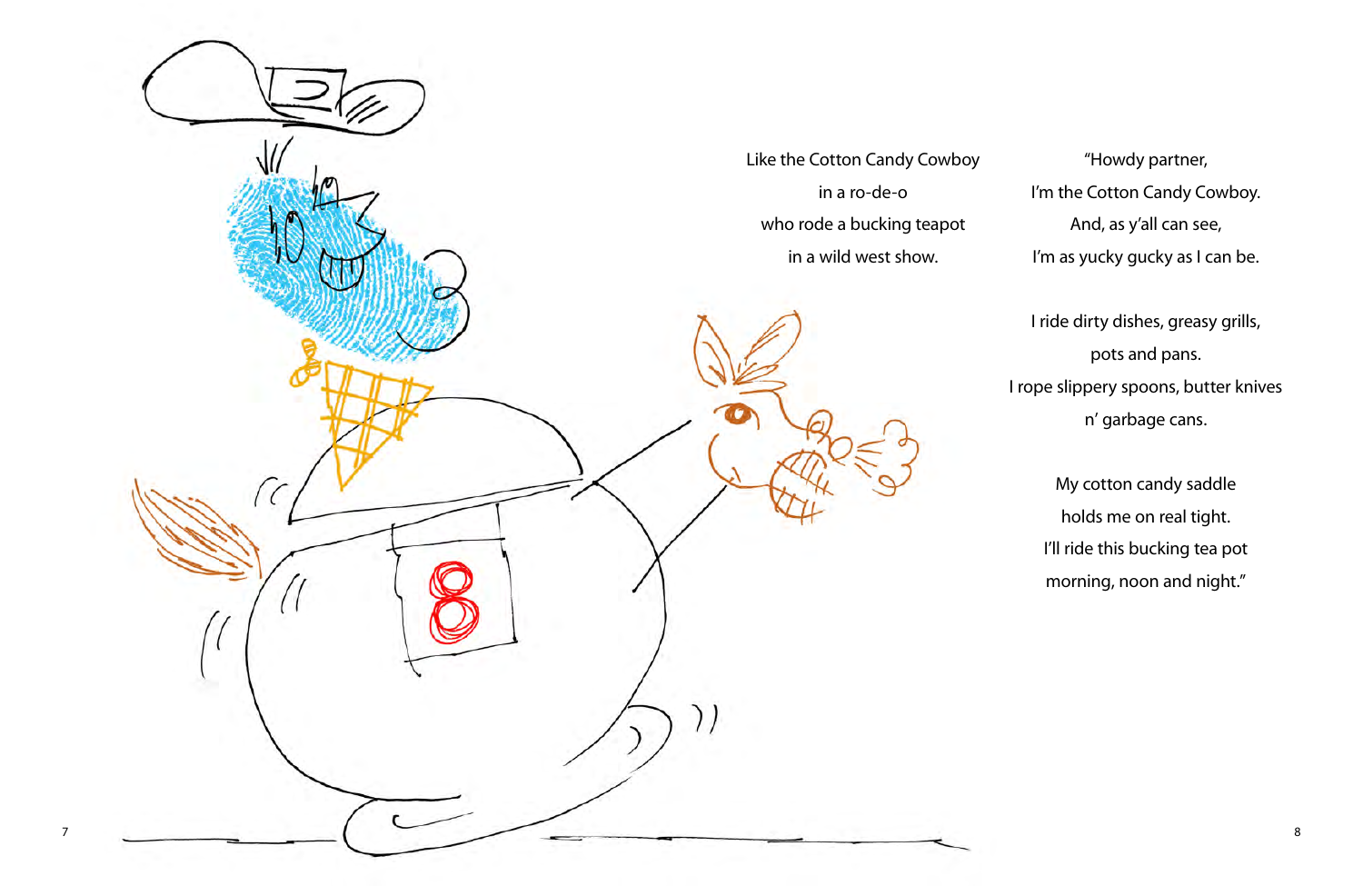9

Like the Pizza Pirate who sailed across a rich, red ocean of tomato sauce.

"Arrrggghhh! The Pizza Pirate is who I be. And I'm as yucky gucky as I can be.

I've sailed the Marinara and Meat Sauce Seas. I've dug for buried treasure under extra, extra cheese.

The Pizza Pirate has no fear. I'm a pepperoni and onion buccaneer."